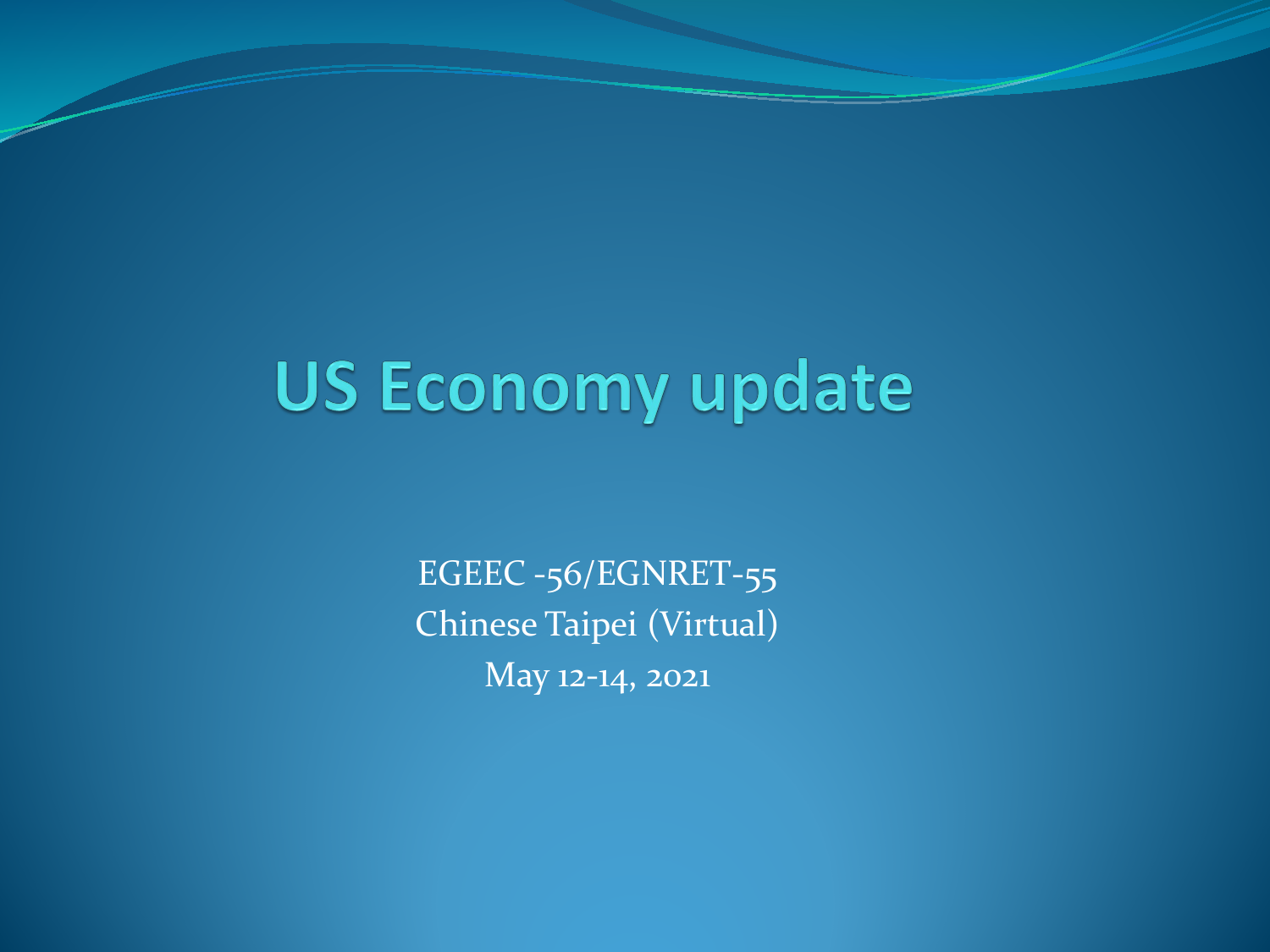

- The US announced a new interim target to reducing carbon emissions by 50-52% by 2030 compared to 2005 levels, on the way to net zero emissions by 2050\*
- At the summit many leaders underscored the need to strengthening ambitions leading to the United Nations Climate Change Conference (COP 26) in November 2021 in Glasgow

\*Summary: https://www.whitehouse.gov/briefing-room/statements[releases/2021/04/23/leaders-summit-on-climate-summary-of-proceedings/](https://www.whitehouse.gov/briefing-room/statements-releases/2021/04/23/leaders-summit-on-climate-summary-of-proceedings/) \*Modeling reports:<https://www.americaisallin.com/>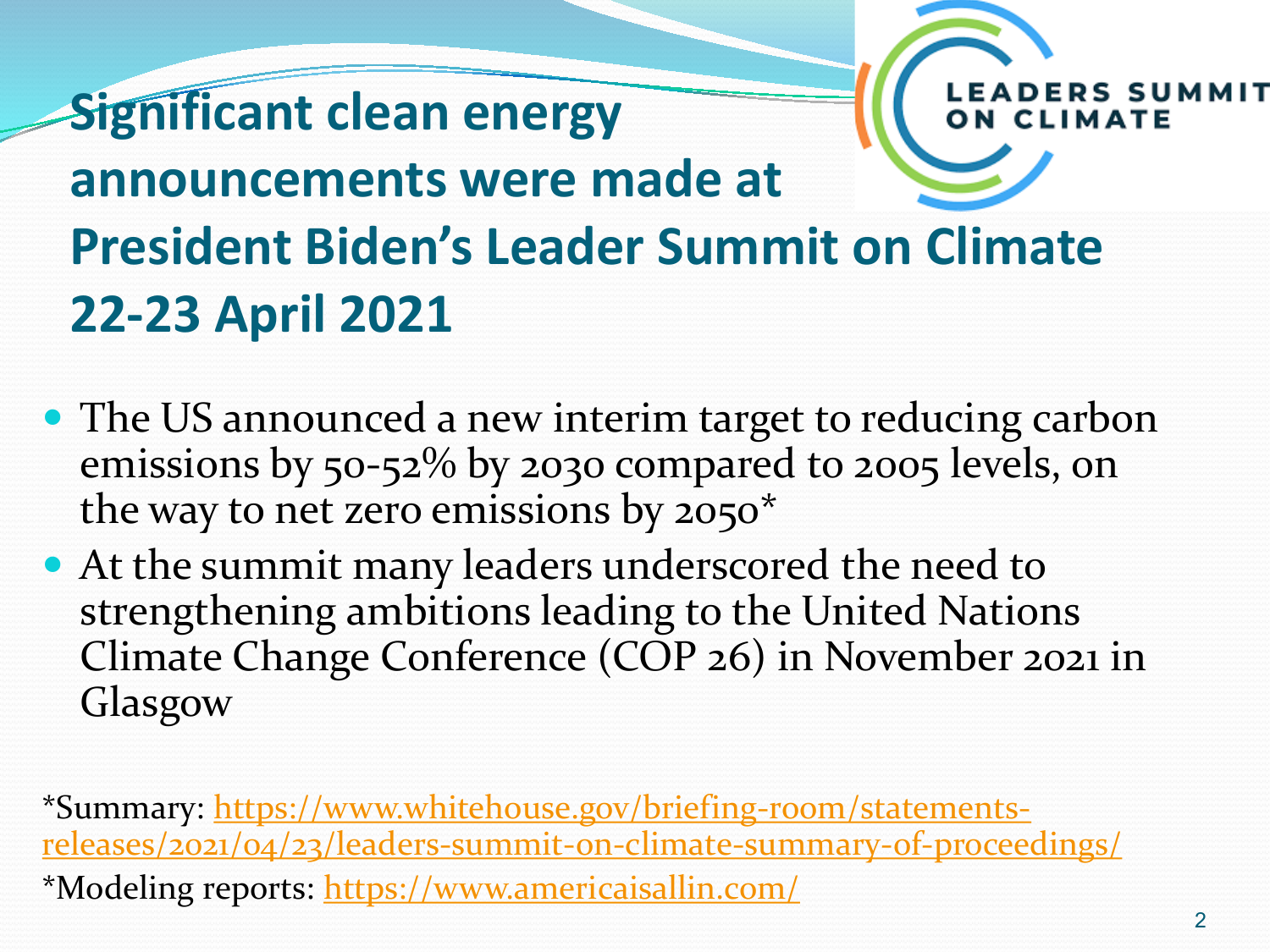New goals from Secretary of Energy Jennifer Granholm's remarks on April 23, 2021, under the Session 4 theme of Unleashing Climate Innovation

- We will cut the price of solar by 60% by 2030 and deploy 30 gigawatts of offshore wind by 2030
- We will lower the cost of clean, renewable hydrogen by 80 percent before 2030, making it competitive with natural gas
- We going to slash battery cell prices in half and reduce the need for critical materials, making EVs affordable, and maybe even cheaper than gasoline vehicles
- We are going to dramatically reduce the costs of industrial and atmospheric carbon capture, while ramping up incentives for large-scale efforts, here and across the world